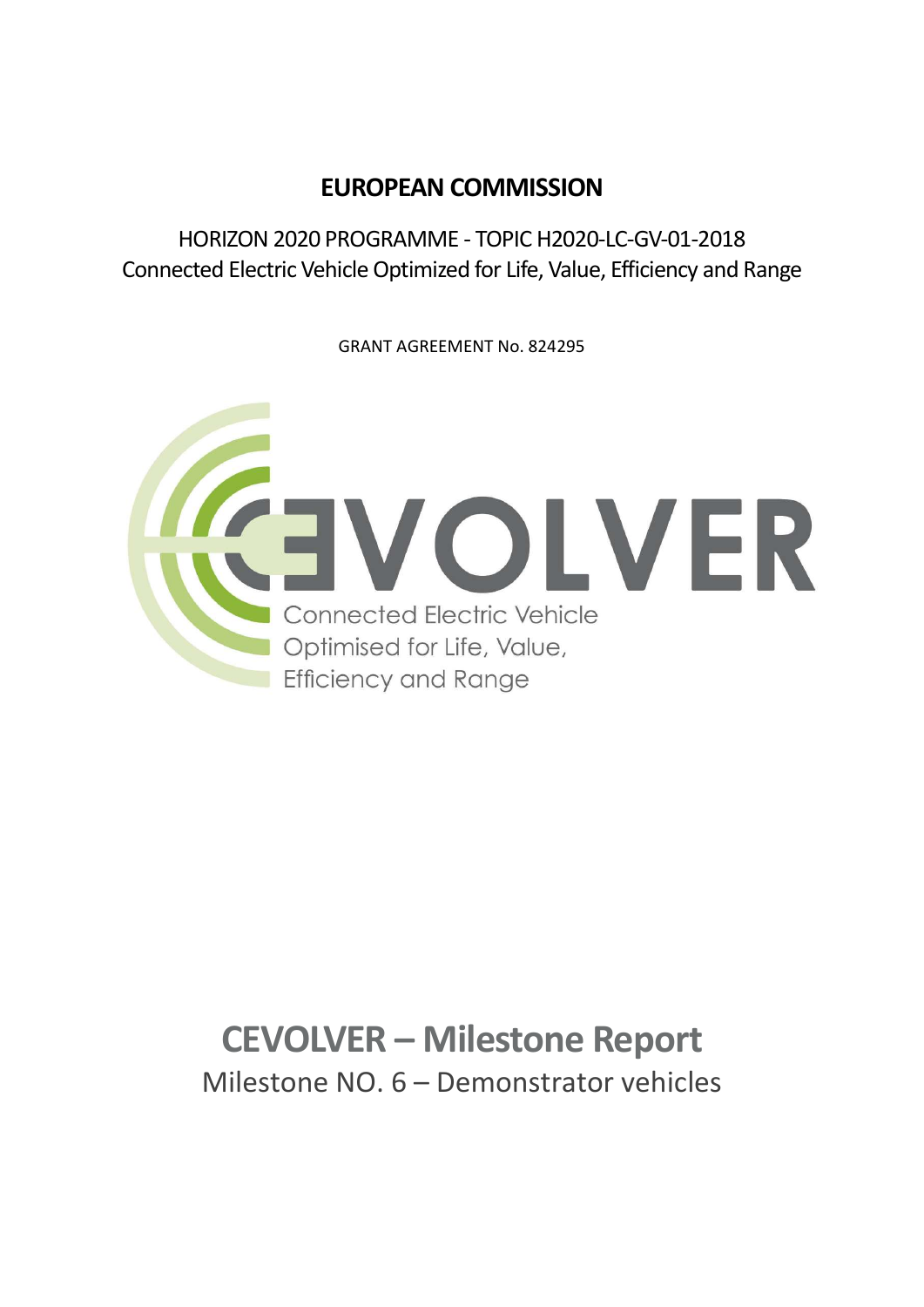

| <b>Milestone No.</b>                  | <b>CEVOLVER Milestone 6</b>     |            |
|---------------------------------------|---------------------------------|------------|
| <b>Related WP</b>                     | WP4 and WP5                     |            |
| <b>Milestone Title</b>                | Demonstrator vehicles           |            |
| <b>Milestone Date</b>                 | 2022-06-30                      |            |
| <b>Dissemination level</b>            | Confidential – member only (CO) |            |
| <b>Written By</b>                     | Vittorio Ravello (CRF)          | 2022-05-08 |
|                                       | Markus Espig (FORD)             | 2022-04-29 |
| <b>Checked by</b>                     | Jens Tan                        | 2022-06-07 |
| <b>Reviewed by (if</b><br>applicable) | Christof Schernus (FEV)         | 2022-05-09 |
| <b>Approved by</b>                    | Jens Tang (FEV)                 | 2022-06-07 |
| <b>Status</b>                         | Final                           | 2022-06-07 |

## Disclaimer/ Acknowledgment



Copyright ©, all rights reserved. This document or any part thereof may not be made public or disclosed, copied or otherwise reproduced or used in any form or by any means, without prior permission in writing from the CEVOLVER Consortium. Neither the CEVOLVER Consortium nor any of its members, their officers, employees or agents shall be liable or responsible, in negligence or otherwise, for any loss, damage or

expense whatever sustained by any person as a result of the use, in any manner or form, of any knowledge, information or data contained in this document, or due to any inaccuracy, omission or error therein contained.

All Intellectual Property Rights, know-how and information provided by and/or arising from this document, such as designs, documentation, as well as preparatory material in that regard, is and shall remain the exclusive property of the CEVOLVER Consortium and any of its members or its licensors. Nothing contained in this document shall give, or shall be construed as giving, any right, title, ownership, interest, license or any other right in or to any IP, know-how and information.

This project has received funding from the European Union's Horizon 2020 research and innovation programme under grant agreement No 824295. The information and views set out in this publication does not necessarily reflect the official opinion of the European Commission. Neither the European Union institutions and bodies nor any person acting on their behalf, may be held responsible for the use which may be made of the information contained therein.